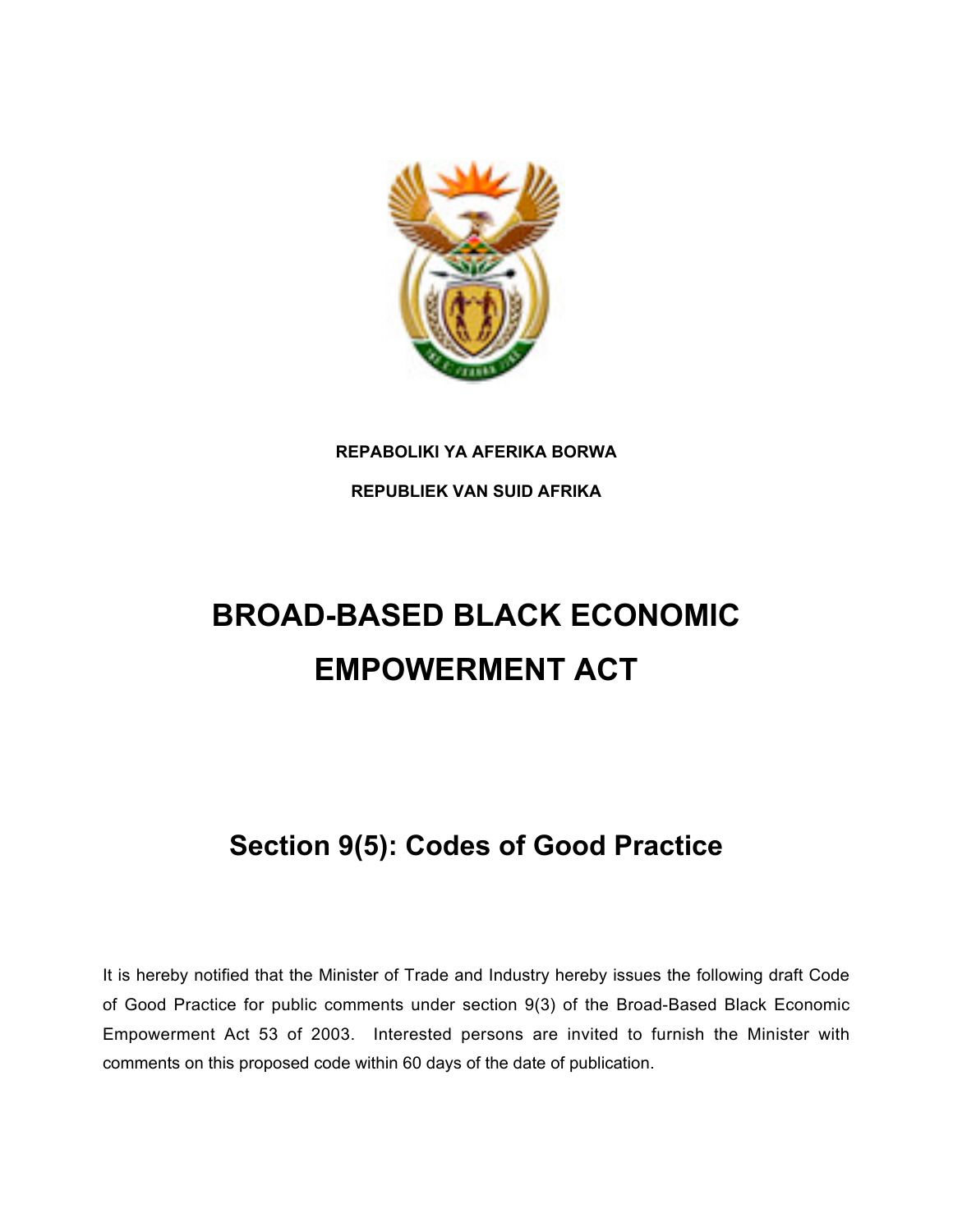## **CODE 1200: MEASUREMENT OF THE MANAGEMENT AND CONTROL ELEMENT OF BROAD-BASED BLACK ECONOMIC EMPOWERMENT**

### **STATEMENT 1200: THE GENERAL RECOGNITION OF MANAGEMENT CONTROL FOR QUALIFYING SMALL ENTERPRISES**

Issued under section 9 of the Broad-Based Black Economic Empowerment Act of 2003

#### **Arrangement of this Statement**

|                | <b>Para Subject</b> | Page |
|----------------|---------------------|------|
|                |                     |      |
| 2 <sup>7</sup> |                     |      |
| 3 <sup>7</sup> |                     |      |
| 4              |                     |      |
| 5              |                     |      |

#### **1 DEFINITIONS**

In this statement, unless the context otherwise indicates, a word or expression to which a meaning has been assigned in the Act bears the same meaning, and:

- 1.1 "**black women**" means black people who are women;
- 1.2 "**Enterprise**" has the meaning defined in Code 1000,Statement 1000;
- 1.3 "**Executive Manager** " means a manager who falls within the definition of "executive director" as specified in the King Report;
- 1.4 "**King Report**" means the King Report on Corporate Governance for South Africa 2002 authored by the King Committee on Corporate Governance of the Institute of Directors in Southern Africa;
- 1.5 "**Measured Enterprise**" means the Qualifying Small Enterprise subject to measurement under this statement;
- 1.6 "**Occupational Levels**" means the occupational levels specified in Form EEA9 gazetted as a regulation under the Employment Equity Act,
- 1.7 "**Other Top Management**" means Employees of a Measured Entity, other than Senior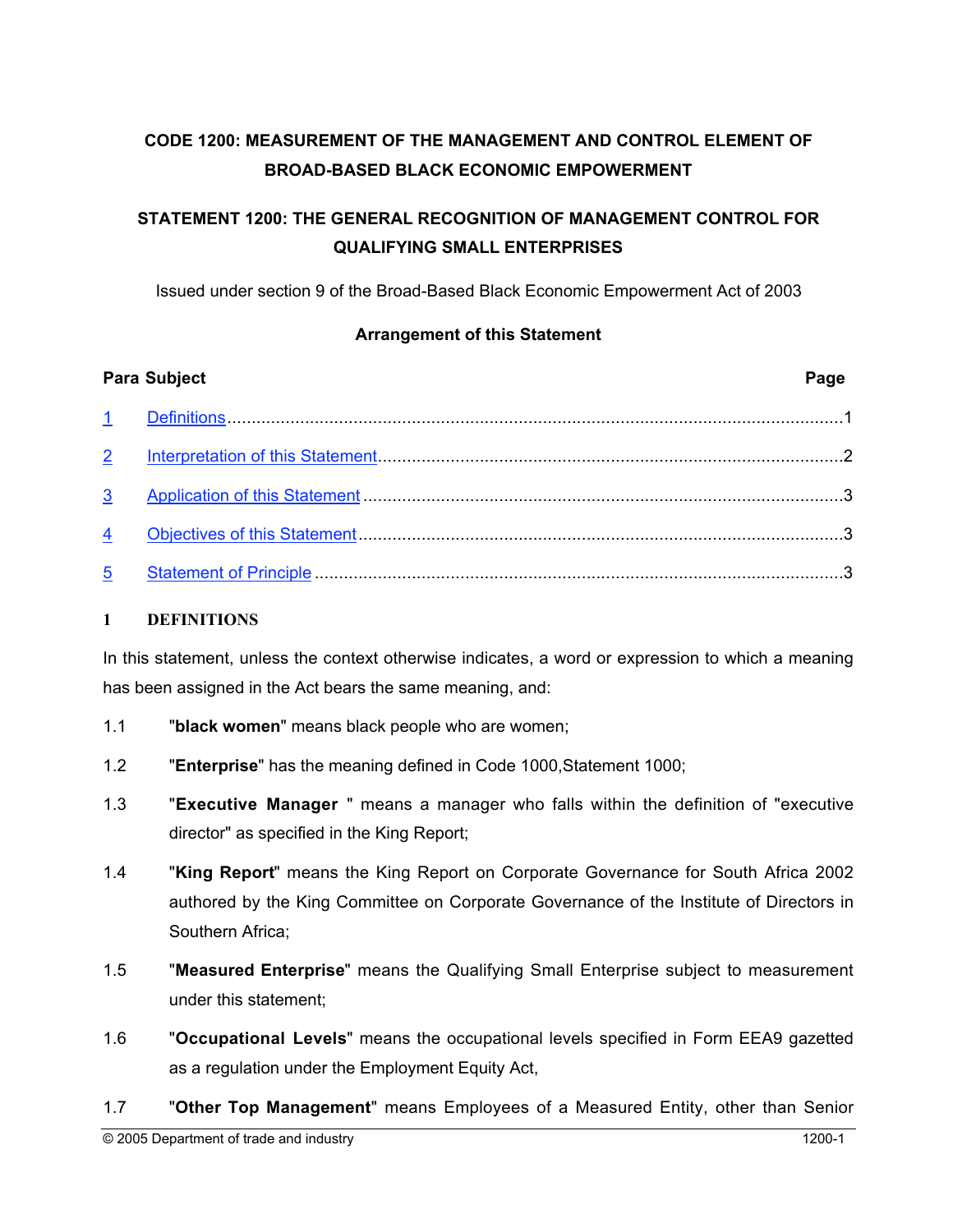Top Management who report directly to the Chief Executive Officer of that Measured Entity and are appointed to undertake the day to day management of that Measured Entity and who are actively involved in the development and/or implementation of the Measured Entity's strategy insofar as it relates to their area of responsibility. This definition should be read in conjunction with the Occupation Levels, having specific regard to the Occupational Level of Top Management

- 1.8 "**Owner-Manager**" means an individual who holds equity representing at least 5% of all equity in the Measured Enterprise (both in relation to voting rights and economic interest as referred to in Code 1100 Statement 1100) and who is also an Executive Manager.
- 1.9 "**Senior Top Management**" means Employees of an Enterprise who report directly to the Chief Executive Officer and/or the Board of that Enterprise and are appointed to undertake the day to day management of that Enterprise and who have individual responsibility for the overall management and for the financial management of that Enterprise and who are actively involved in the development and/or implementation of the Enterprise's strategy. Common examples of Senior Top Management include, without limitation, chief executive officers, chief operating officers and chief financial officers. This definition should be read in conjunction with the Occupation Levels, having specific regard to the Occupational Level of Top Management;
- 1.10 "**QSE Management Control Scorecard**" means the scorecard in paragraph 6;
- 1.11 "**Qualifying Small Enterprise Scorecard**" means the balanced BEE scorecard included in Annexe 1000-A of Code 1000, Statement 1000
- 1.12 "**Qualifying Small Enterprise**" has the meaning defined in Code 1000 Statement 1000;
- 1.13 "**the Act**" means the Broad-Based Black Economic Empowerment Act of 2003 as amended or substituted; and
- 1.14 "**the Codes**" means all Codes of Good Practice issued in terms of section 9 of the Act, including without limitation, this statement.

#### **2 INTERPRETATION OF THIS STATEMENT**

This statement is to be interpreted in a manner that is consistent with the objectives of the Act**,** and those set out in paragraph 4.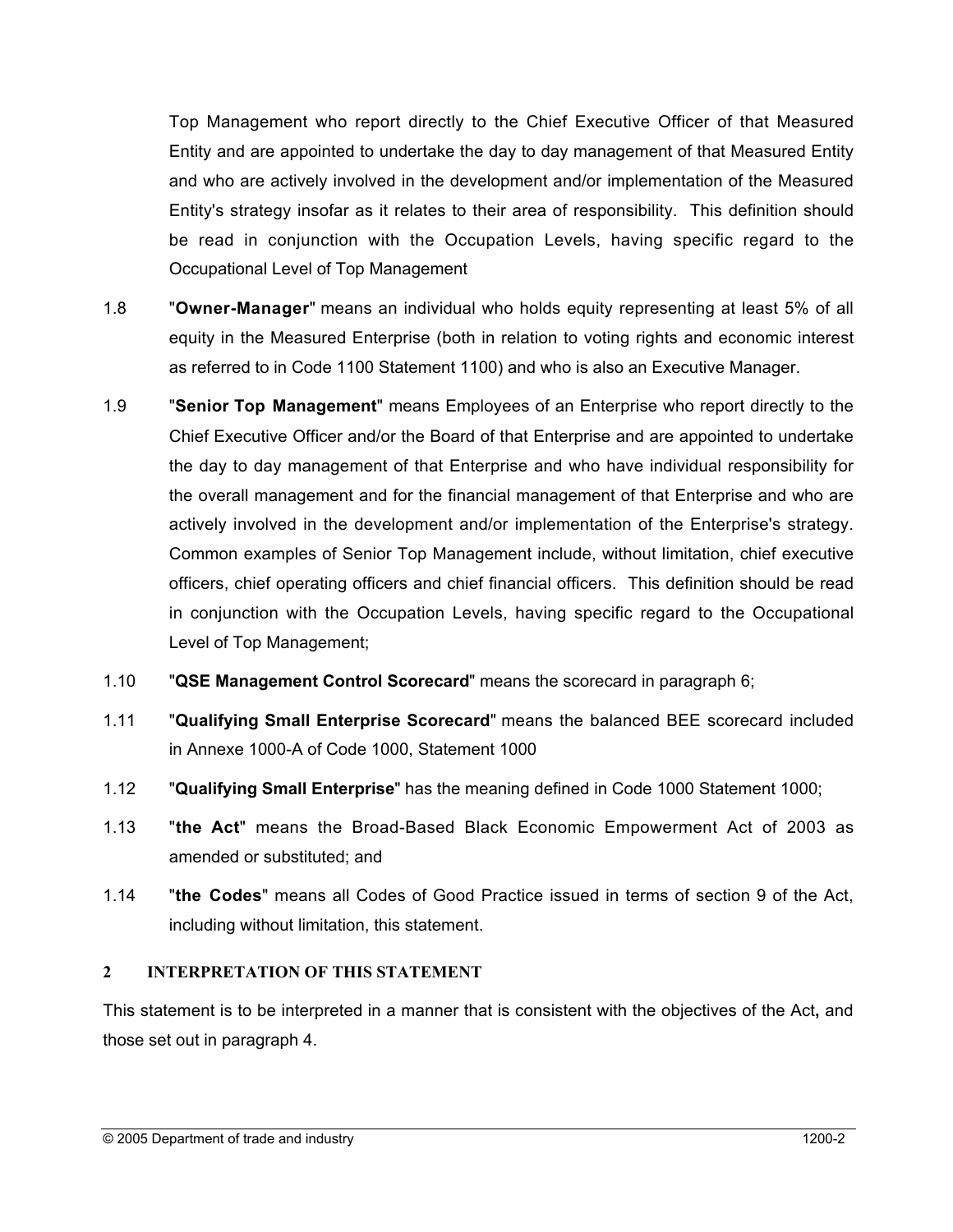#### **3 APPLICATION OF THIS STATEMENT**

- 3.1 This statement is to be used in the measurement of the management control element of broad-based black economic empowerment for all Qualifying Small Enterprises.
- 3.2 Notwithstanding paragraph 3.1, this statement is not to be used in the measurement of the management control element of broad-based black economic empowerment in respect of an Enterprise particularly excluded from the provisions of this statement by the Minister, by notice in a gazette.

#### **4 OBJECTIVES OF THIS STATEMENT**

The objective of this statement is to specify the QSE Management Control Scorecard

#### **5 STATEMENT OF PRINCIPLE**

- 5.1 Qualifying Small Enterprises are entitled to receive points on the QSE Management Control Scorecard based upon management control contribution made by them.
- 5.2 In determining the nature of the management control contributions made Qualifying Small Enterprises, those Enterprises should be guided by this statement read in conjunction with Code 1000 Statement 1000; and
- 5.2.1 if there is any uncertainty or lack of specificity in this statement as to the recognition of any specific type of management control contribution identified in the QSE Management Control Scorecard , regard must be had to the principles outlined in the statements in Code 200; and
- 5.2.2 if there is any uncertainty or lack of specificity in this statement as to the manner of calculation of those calculations in the QSE Management Control Scorecard, regard must be had to the calculation methodology applicable to Other Top Management (black people) and Other Top Management (black women) in the Code 200 Statement 200, *mutatis mutandis* to the category of Owner Manager and the targets for black and black women Ownership Manager participation in this statement.